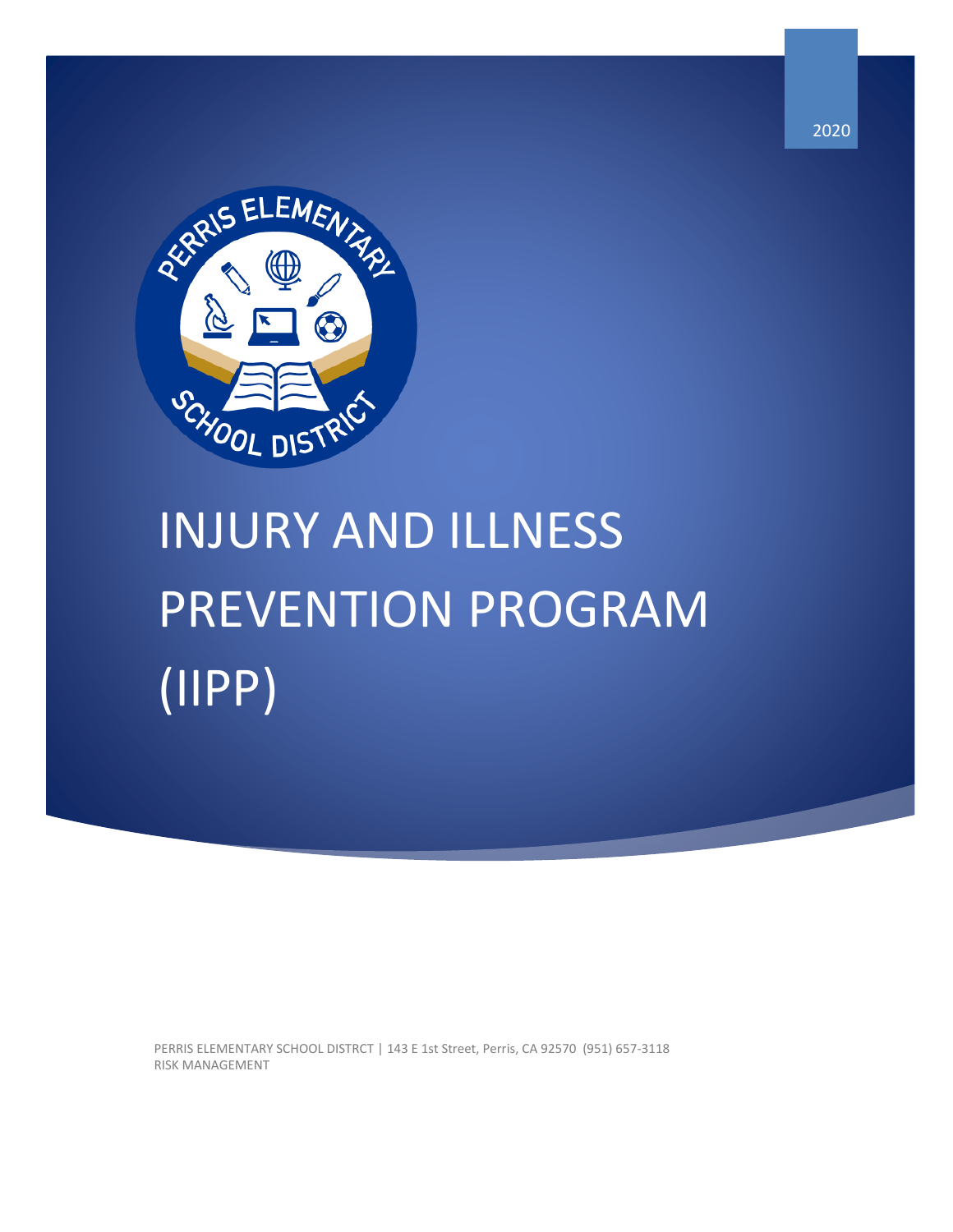#### **CONTENTS**

| ACCIDENT/EXPOSURE INVESTIGATIONS 3 |  |
|------------------------------------|--|
|                                    |  |
|                                    |  |
|                                    |  |
|                                    |  |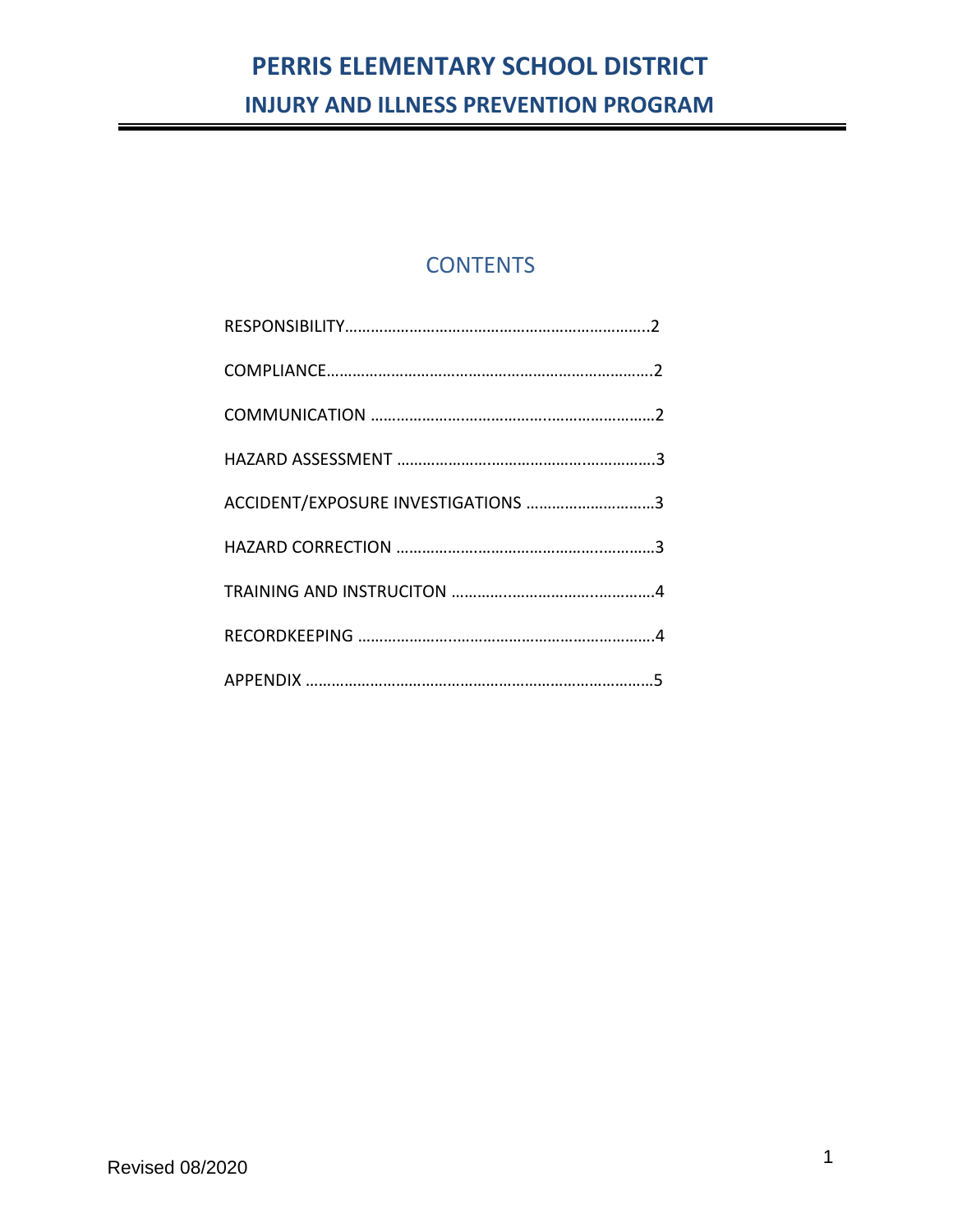#### RESPONSIBILITY

The Injury and Illness Prevention Program (IIPP) administrator, Crystal Bonker, Risk & Safety Manager, has the authority and the responsibility for implementing and maintaining the IIPP for the Perris Elementary School District. District Administrators, Principals and/or Department Supervisors are responsible for implementing and maintaining the IIPP in their work areas and for answering worker questions about the IIPP.

#### **COMPLIANCE**

All workers, including managers and supervisors, are responsible for complying with safe and healthful work practices. Our system of ensuring that all workers comply with these practices include the following practices:

- Informing workers of the provisions of our IIPP.
- Recognizing employees who perform safe and healthful work practices.
- Providing training to workers whose safety performance is deficient.
- Disciplining workers for failure to comply with safe and healthful work practices.

#### COMMUNICATION

All managers and supervisors are responsible for communicating with all workers about occupational safety and health in a form readily understandable by all workers. Our communication system encourages all workers to inform their managers and supervisors about workplace hazards without fear of reprisal.

Our communication system includes the following items:

- Review of our IIPP.
- Training programs.
- Regularly scheduled safety meetings.
- Posted or distributed safety information.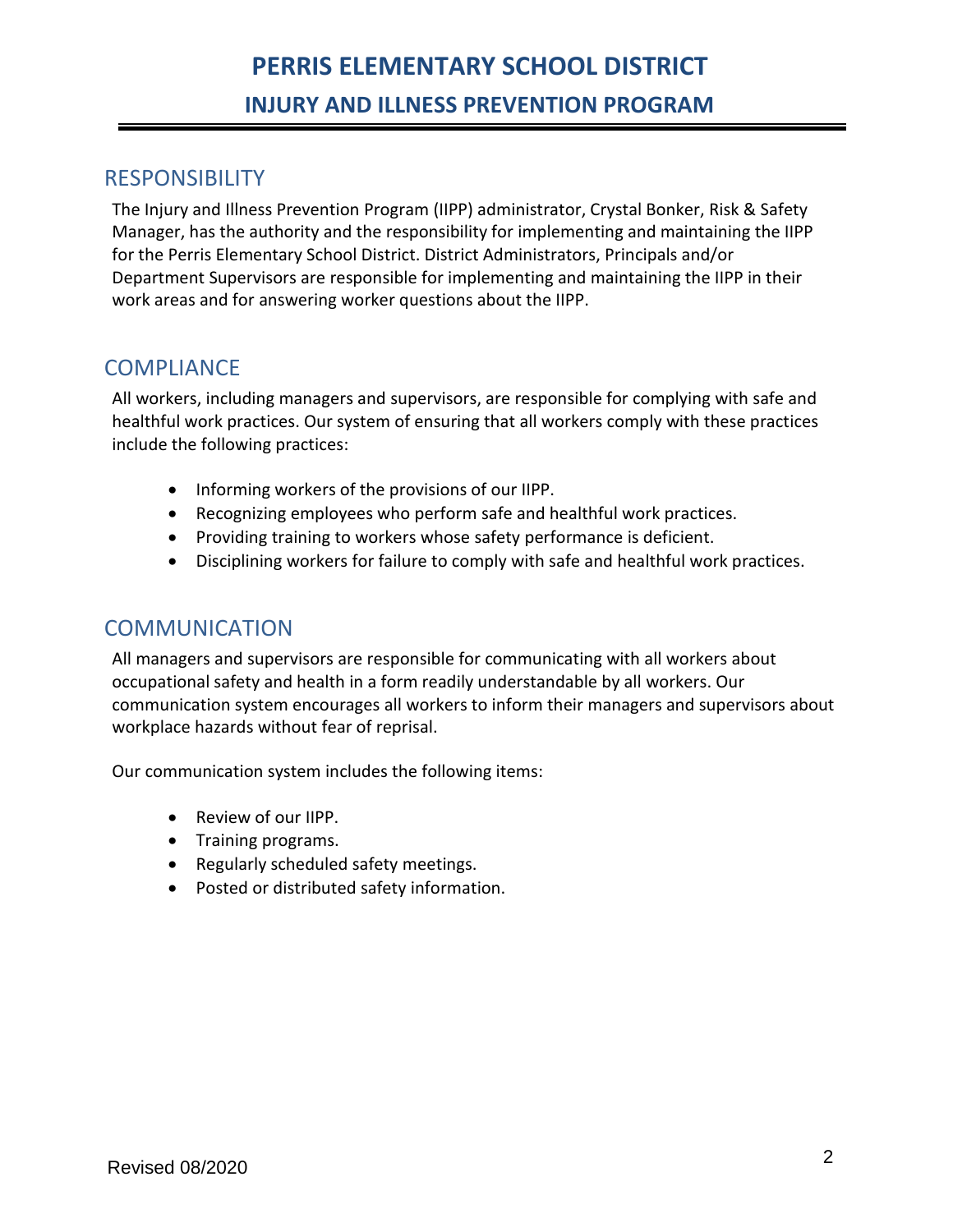**INJURY AND ILLNESS PREVENTION PROGRAM**

#### HAZARD ASSESSMENT

Periodic inspections to identify and evaluate workplace hazards shall be performed by a competent observer in the following areas of our workplace: All work sites owned and operated by the Perris Elementary School District.

Periodic inspections are performed according to the following schedule:

- 1. When we initially established our IIPP;
- 2. When new substances, processes, procedures or equipment which present potential new hazards are introduced into our workplace;
- 3. When new, previously unidentified hazards are recognized;
- 4. When occupational injuries and illnesses occur; and
- 5. Whenever workplace conditions warrant an inspection.

#### ACCIDENT/EXPOSURE INVESTIGATIONS

Procedures for investigating workplace accidents and hazardous substance exposures include:

- 1. Interviewing injured workers and witnesses;
- 2. Examining the workplace for factors associated with the accident/exposure;
- 3. Determining the cause of the accident/exposure;
- 4. Taking corrective action to prevent the accident/exposure from reoccurring; and
- 5. Recording the findings and actions taken.

#### HAZARD CORRECTION

Unsafe or unhealthy work conditions, practices or procedures shall be corrected in a timely manner based on the severity of the hazards.

Hazards shall be corrected according to the following procedures:

- 1. When observed or discovered; and
- 2. When an imminent hazard exists which cannot be immediately abated without endangering employee(s) and/or property, we will remove all exposed workers from the area except those necessary to correct the existing condition. Workers who are required to correct the hazardous condition shall be provided with the necessary Protection.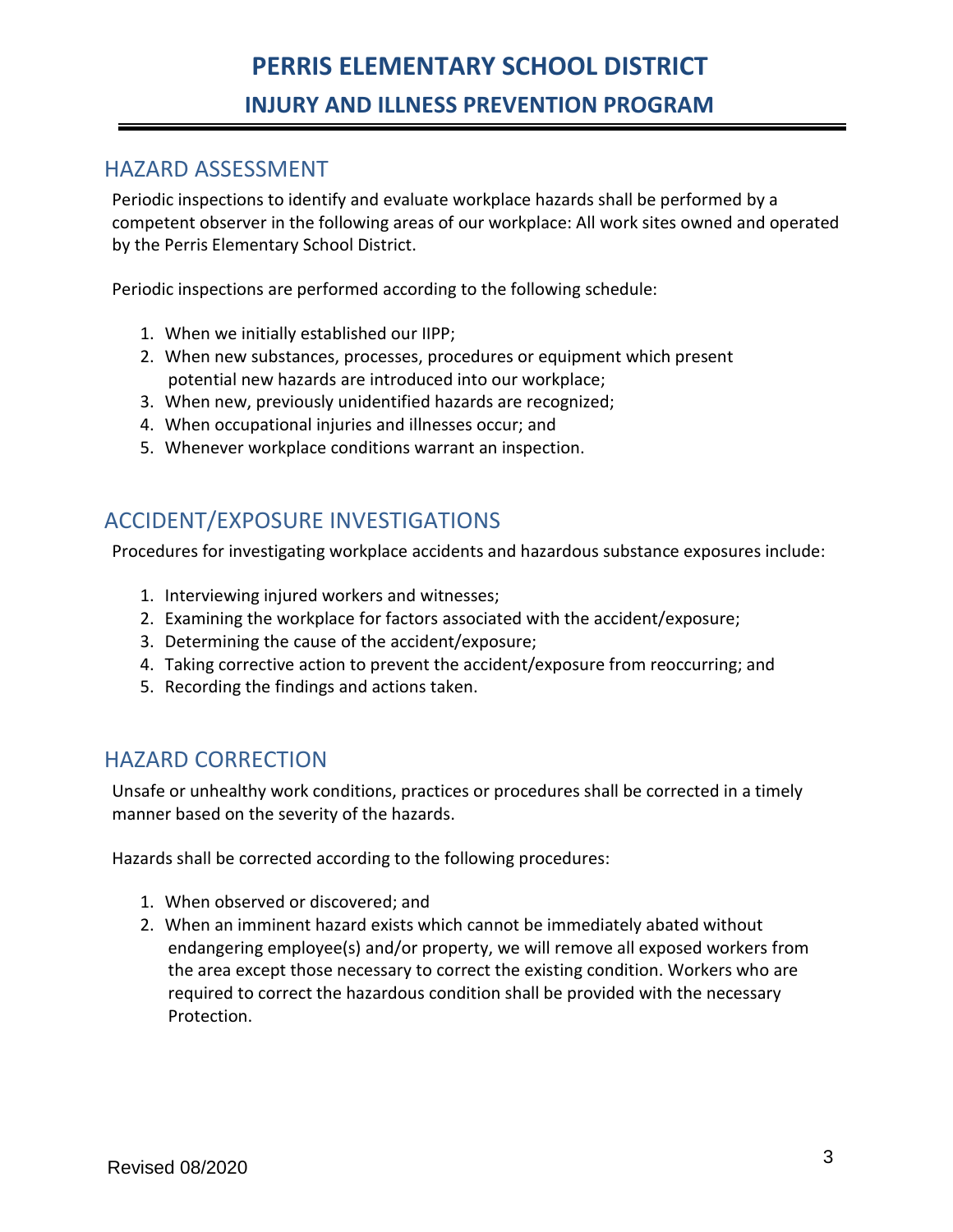**INJURY AND ILLNESS PREVENTION PROGRAM**

#### TRAINING AND INSTRUCTION

All workers, including managers and supervisors, shall have training and instruction on general and job-specific safety and health practices.

Training and instruction is provided:

- 1. When the IIPP is first established;
- 2. To all new workers;
- 3. To all workers given new job assignments for which training has not previously been provided;
- 4. Whenever new substances, processes, procedures or equipment are introduced to the workplace and represent a new hazard;
- 5. Whenever the employer is made aware of a new or previously unrecognized hazard;
- 6. To supervisors to familiarize them with the safety and health hazards to which workers under their immediate direction and control may be exposed; and
- 7. To all workers with respect to hazards specific to each employee's job assignment.

General workplace safety and health practices include, but are not limited to, the following:

- 1. Implementation and maintenance of the IIPP.
- 2. Emergency action and fire prevention plan.
- 3. Provisions for medical services and first aid including emergency procedures.
- 4. Prevention of musculoskeletal disorders, including proper lifting techniques.
- 5. Proper housekeeping, such as keeping stairways and aisles clear, work areas neat and orderly, and promptly cleaning up spills.
- 6. Prohibiting horseplay, scuffling, or other acts that tends to adversely influence safety.
- 7. Proper storage to prevent stacking goods in an unstable manner and storing goods against doors, exits, fire extinguishing equipment and electrical panels.
- 8. Proper reporting of hazards and accidents to supervisors.
- 9. Hazard communication, including worker awareness of potential chemical hazards, and proper labeling of containers.
- 10.Proper storage and handling of toxic and hazardous substances including prohibiting eating or storing food and beverages in areas where they can become contaminated.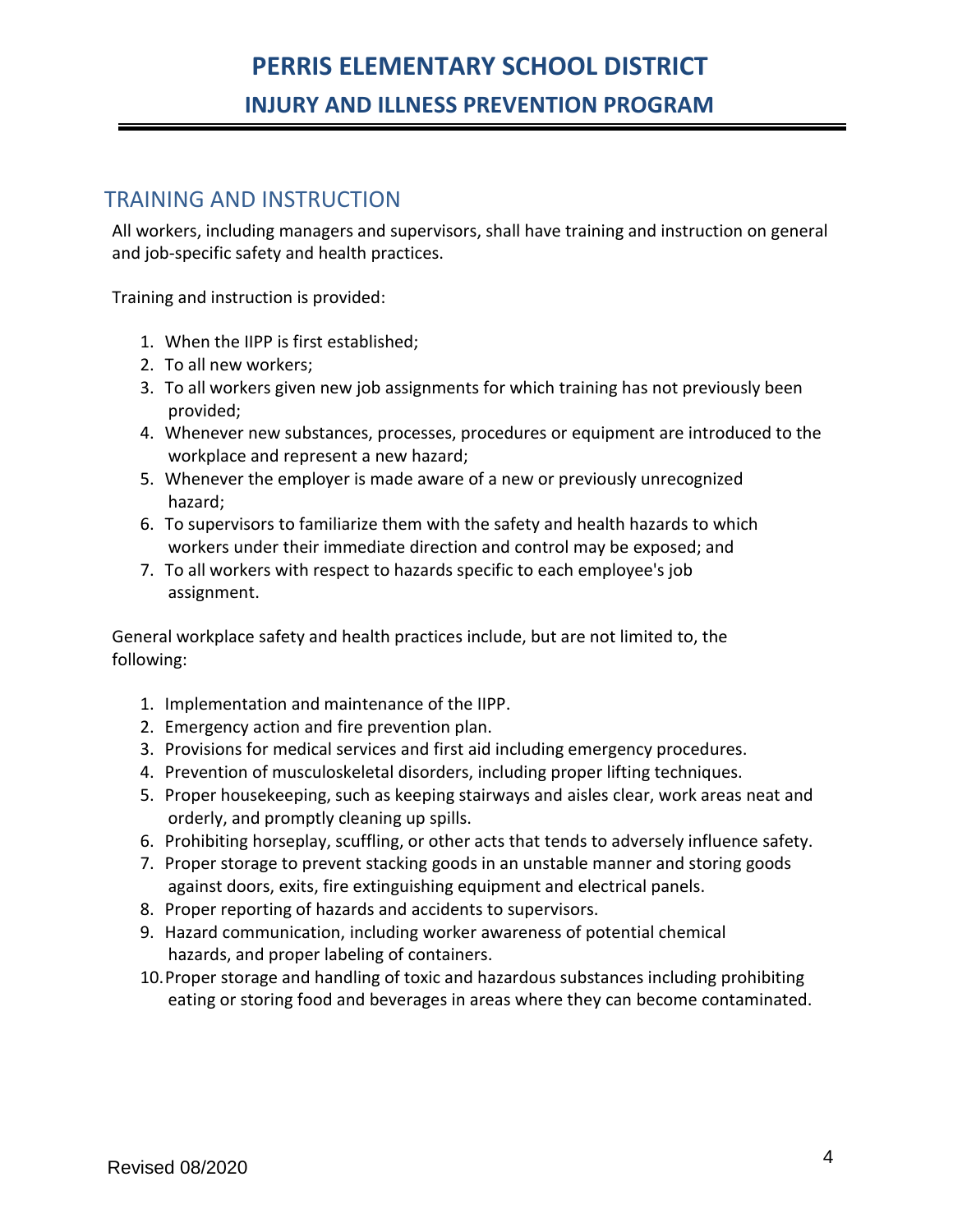**INJURY AND ILLNESS PREVENTION PROGRAM**

#### RECORDKEEPING

We are a local governmental entity (county, city, district, or and any public or quasi- public corporation or public agency) and we are not required to keep written records of the steps taken to implement and maintain our IIPP.

#### APPENDIX

- **HAZARD ASSESSMENT & CORRECTION FORM**
- QUICK REFERENCE GUIDE FOR ACCIDENT INVESTIGATION
- EMPLOYEE STATEMET OF OCCUPATIONAL INJURY OR ILLNESS
- **SUPERVISOR STATEMENT OF OCUUPATIONAL INJURY OR ILLNESS**
- **RETURN TO WORK AUTHORIZATION**
- EMPLOYEE SAFETY RECCOMMENDATION FORM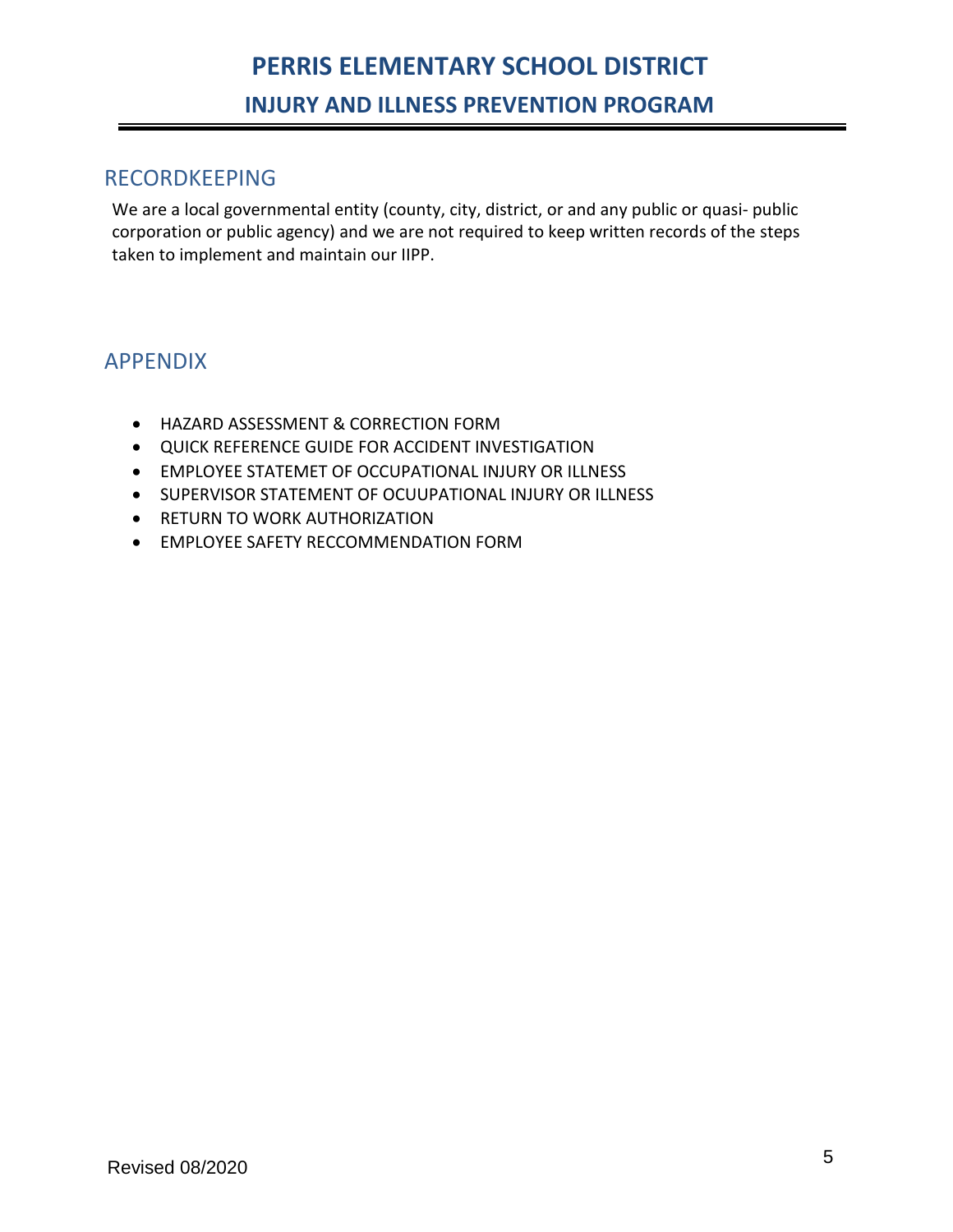**INJURY AND ILLNESS PREVENTION PROGRAM**

# *HAZARD ASSESSMENT AND CORRECTION*

| Date of Inspection:                       | <b>Person Conducting Inspection:</b> |
|-------------------------------------------|--------------------------------------|
| <b>Unsafe Condition or Work Practice:</b> |                                      |
| <b>Corrective Action Taken:</b>           |                                      |
|                                           |                                      |
|                                           |                                      |
|                                           |                                      |
| Date of Inspection:                       | <b>Person Conducting Inspection:</b> |
| <b>Unsafe Condition or Work Practice:</b> |                                      |
| <b>Corrective Action Taken:</b>           |                                      |
|                                           |                                      |
| Date of Inspection:                       | <b>Person Conducting Inspection:</b> |
| <b>Unsafe Condition or Work Practice:</b> |                                      |

**Corrective Action Taken:**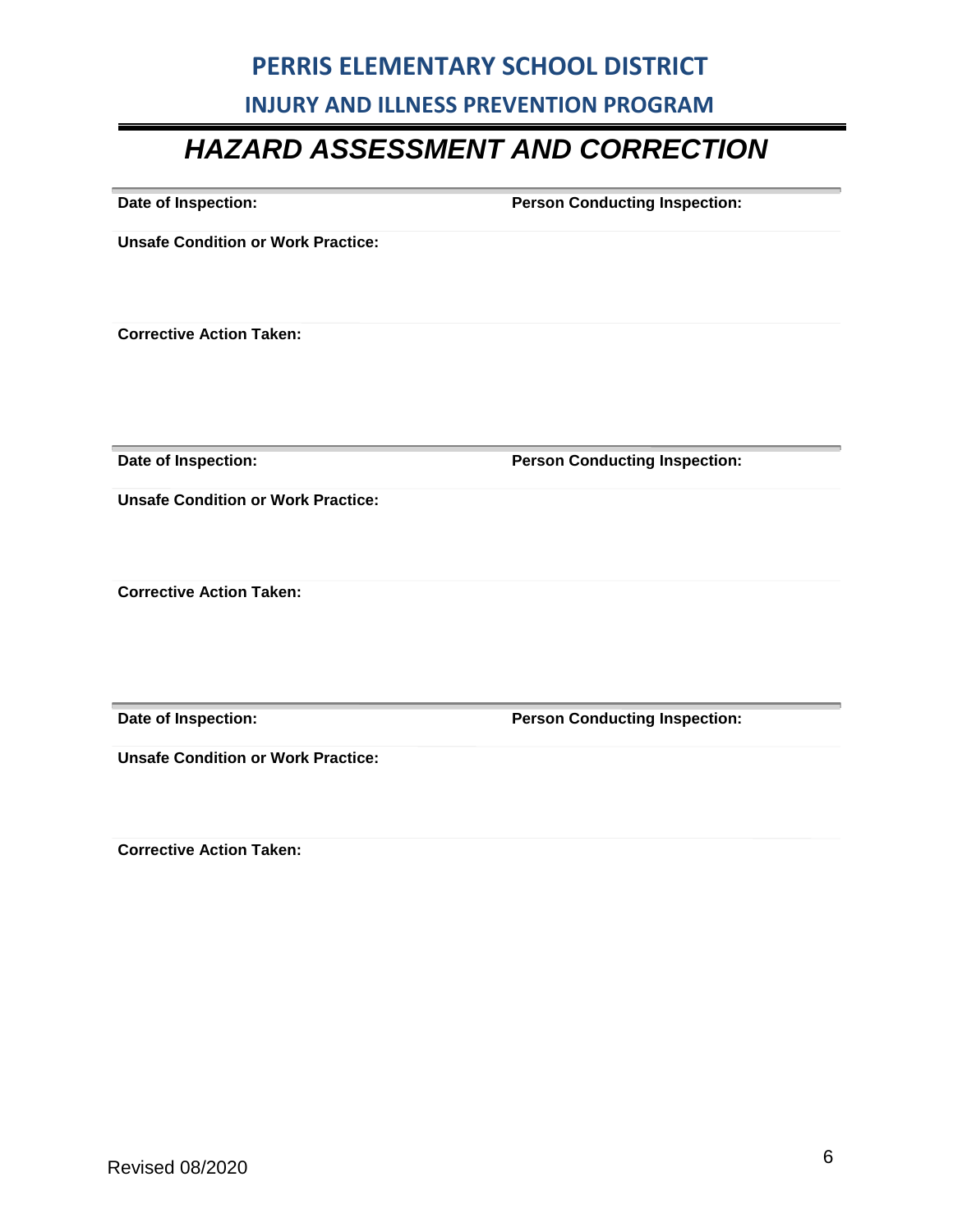**INJURY AND ILLNESS PREVENTION PROGRAM**

## **QUICK REFERENCE GUIDE for ACCIDENT INVESTIGATION**

This quick reference guide is information for supervisors, managers, and administrators to use while investigating work related injuries and illnesses. Remember, prior to investigating an accident, employees' should be trained to report injuries to their supervisor, no matter how minor they may be. "Near-accidents" should also be reported and investigated by the supervisor.

#### **Please follow these 4 easy steps when investigating work related injuries:**

#### **Step 1:**

- A. Act at once. Talk with the injured employee immediately if possible (one on one is best). Use fact-finding, not fault-finding questions to determine what occurred. Ask the injured person or a witness to show you how the accident happened. Use the Accident Investigation Checklist (attached) for a list of sample questions that you may need to ask during an investigation.
- B. Review physical causes, such as poor housekeeping, improper guards, improper apparel (such as a lack of properly soled shoes or safety shoes, eye, hand, or head protection), defective equipment, slippery floors, or other working conditions. Completely describe location of incident: including lighting, walking surface, weather, measurements, and any other condition that could have contributed to or prevented the incident.
- C. Review personal causes, such as dangerous practices, inability, inexperience, poor judgement, disobeying rules. Review employees' safety record for past accidents, if any.
- D. Trace down each item of information to find every contributory cause. Decide the necessary preventive measures to prevent accidents in the future. Report any defective equipment to the person responsible. Tell other exposed employees about the accident and how they could have avoided it.
- E. Non-injury accidents (an accident that nearly caused an injury of any severity) should also be investigated.
- **Step 2:** Complete a supervisor accident investigation reporting form within 24 hours. Describe how the incident occurred; state facts, contributing factors, cite witnesses and support evidence. Keep a copy for your records and send original to the Risk Management Office.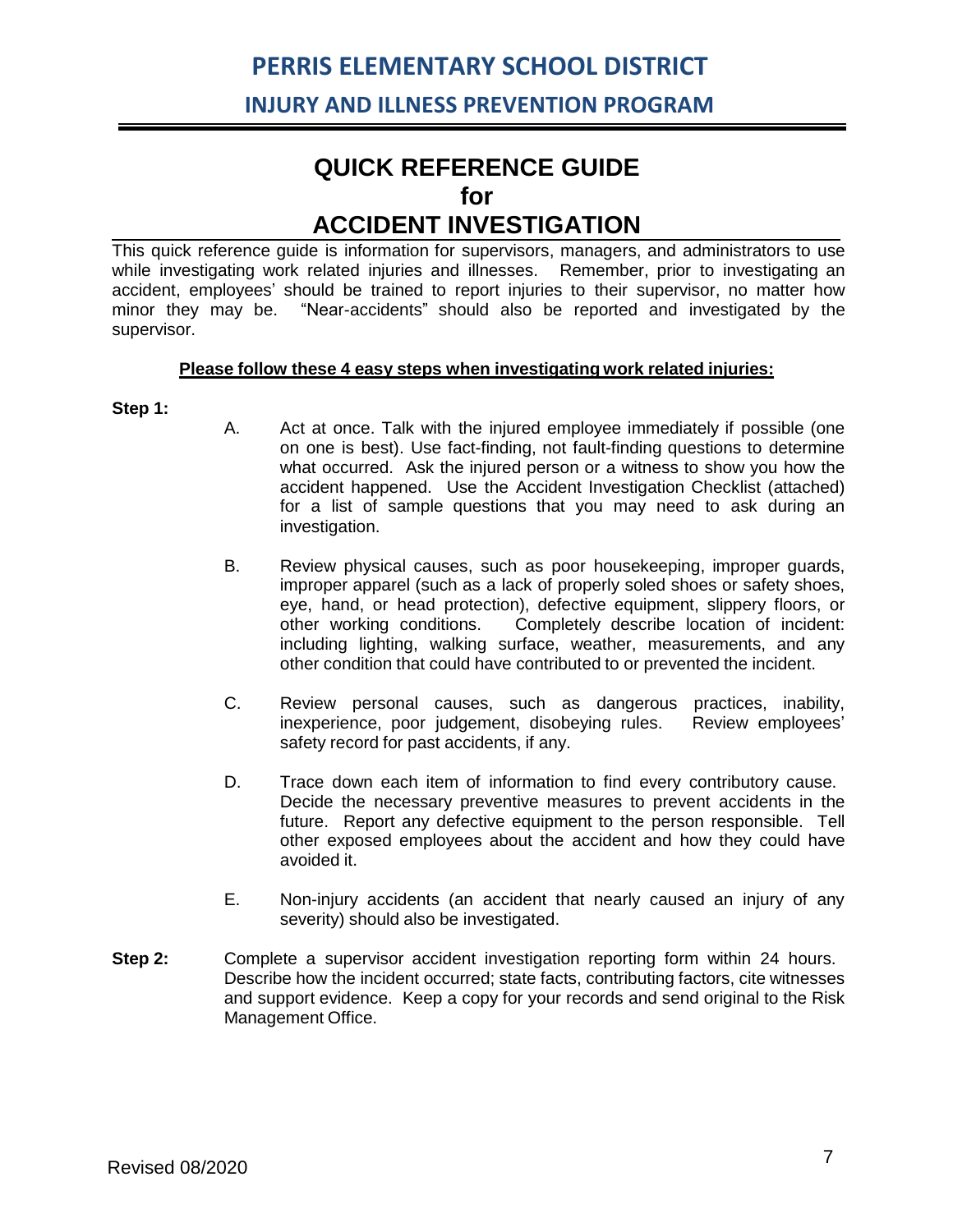- **Step 3:** Provide injured employee with a "Report of Employee Injury or Illness" and forward to the Risk Management office. If the employee wants or requires medical attention refer the employee to the industrial medical clinic.
- **Step 4:** Follow-up with employee after he or she receives treatment to find out if they are doing well. In addition, ensure contributing factors to the accident, if any, are fixed (work orders sent) and all exposed employees' are aware of the contributing causes of the accident. **It is vital for supervisors to re-evaluate completed work orders to ensure problems have been resolved.**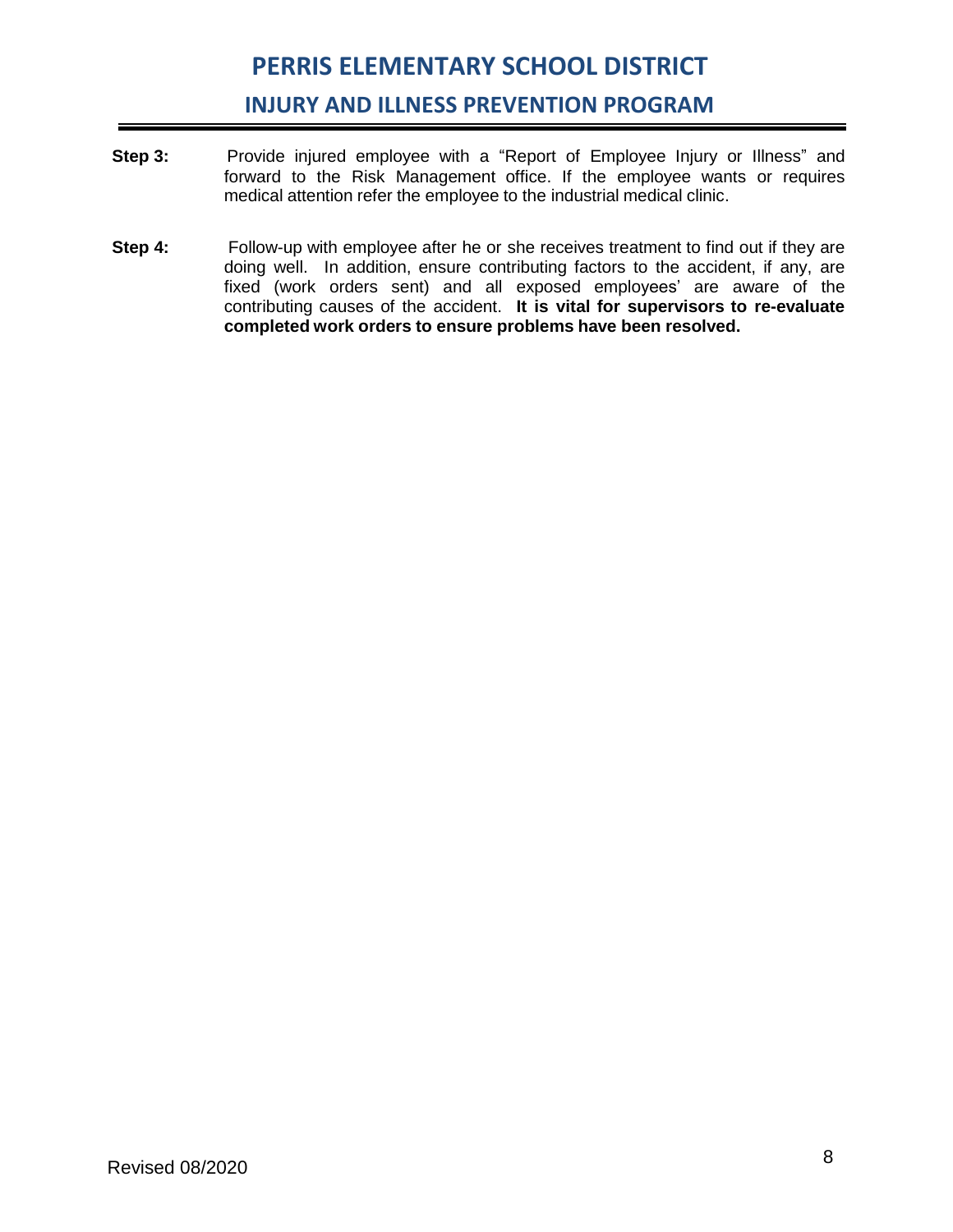**INJURY AND ILLNESS PREVENTION PROGRAM**

|                                                                                                                                                                                                                                | PERRIS ELEMENTARY SCHOOL DISTRICT<br>143 E. 1 <sup>er</sup> STREET<br><b>PERRIS, CA 92570</b><br>$(951)$ 657-3118 |
|--------------------------------------------------------------------------------------------------------------------------------------------------------------------------------------------------------------------------------|-------------------------------------------------------------------------------------------------------------------|
|                                                                                                                                                                                                                                | EMPLOYEE STATEMENT OF OCCUPATIONAL INJURY OR ILLNESS                                                              |
| <b>EMPLOYEE PERSONAL INFORMATION</b>                                                                                                                                                                                           |                                                                                                                   |
|                                                                                                                                                                                                                                | EMPLOYMENT SITE:                                                                                                  |
| HOME ADDRESS:                                                                                                                                                                                                                  | PHONE NUMBER:                                                                                                     |
|                                                                                                                                                                                                                                |                                                                                                                   |
| <b>JOB TITLE</b><br>$\overline{\phantom{a}}$                                                                                                                                                                                   | SOCIAL SECURITY #:                                                                                                |
|                                                                                                                                                                                                                                |                                                                                                                   |
| PLEASE ANSWER ALL THE QUESTIONS BELOW AND SUBMIT TO YOUR SUPERVISOR.                                                                                                                                                           |                                                                                                                   |
| 1. DATE OF INJURY/ILLNESS:                                                                                                                                                                                                     | DATE REPORTED:                                                                                                    |
| 2. TIME YOU BEGAN WORK:<br>3. EXACT LOCATION WHERE<br>INJURY/ILLNESS OCCURRED:                                                                                                                                                 | $\Box$ AM $\Box$ PM TIME OF INJURY: $\Box$ AM $\Box$ PM                                                           |
| 4. DEPARTMENT/SITE WHERE<br><b>EVENT OCCURRED:</b>                                                                                                                                                                             |                                                                                                                   |
| 5. PLEASE STATE SPECIFIC PART OF BODY AFFECTED AND TYPE OF INJURY:                                                                                                                                                             |                                                                                                                   |
|                                                                                                                                                                                                                                | 6. PLEASE STATE EQUIPMENT, MATERIALS AND/OR CHEMICALS BEING USED WHEN INJURY OCCURRED                             |
|                                                                                                                                                                                                                                | 7. EXPLAIN THE CIRCUMSTANCES AND/OR ACTIVITY RELATED SPECIFICALLY TO THE INJURY/ILLNESS. DESCRIBE                 |
| THE SEQUENCE OF EVENTS THAT LED TO THE INCIDENT THAT DIRECTLY AFFECTED THE<br>INJURY/ILLNESS (USE BACK OF FORM IF NECESSARY.)                                                                                                  |                                                                                                                   |
| 8. WAS ANYONE ELSE INJURED? NO VES: (IDENTIFY)                                                                                                                                                                                 |                                                                                                                   |
| WHO DID YOU NOTIFY REGARDING THIS ACCIDENT/ILLNESS:                                                                                                                                                                            |                                                                                                                   |
| 10. PLEASE NAME ANY WITNESSES:                                                                                                                                                                                                 |                                                                                                                   |
| 11. COMMENTS: The COMMENT OF THE PARTIES OF THE PARTIES OF THE PARTIES OF THE PARTIES OF THE PARTIES OF THE PARTIES OF THE PARTIES OF THE PARTIES OF THE PARTIES OF THE PARTIES OF THE PARTIES OF THE PARTIES OF THE PARTIES O |                                                                                                                   |
|                                                                                                                                                                                                                                |                                                                                                                   |
|                                                                                                                                                                                                                                |                                                                                                                   |
|                                                                                                                                                                                                                                |                                                                                                                   |
|                                                                                                                                                                                                                                |                                                                                                                   |

PERRIS ESD- WC EE STATEMENT 2015

ALL INCIDENT FORMS – SEND TO RISK MANAGEMENT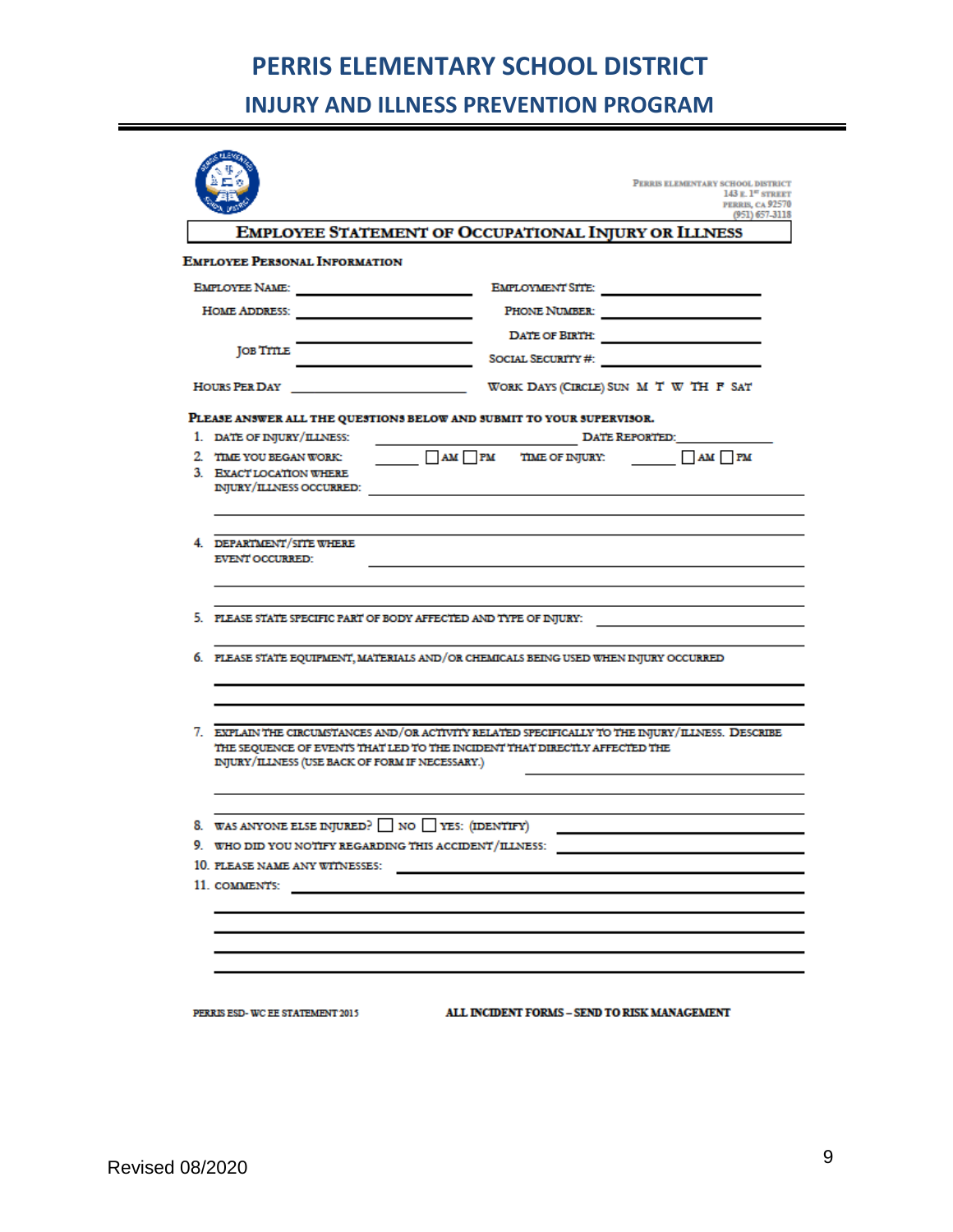| <b>ELEVISOR</b> |
|-----------------|
|                 |
|                 |
|                 |
|                 |

PERRIS ELEMENTARY SCHOOL DISTRICT  $\begin{array}{r} 143 \text{ E}, 1^{\text{m}} \text{ structure} \\ \text{PEREER} \text{ , CA P2570} \\ \text{PERRS}, \text{ CA P2570} \\ \text{(PS1) 657-3118} \end{array}$ 

#### SUPERVISOR STATEMENT OF OCCUPATIONAL INJURY OR ILLNESS

|                                                                                                                                                                                                                                                                                                                                                                                                                                                                                                                        | Department/School Site: New York School Site: New York School Site: New York School Site: New York School Site: |                            |  |
|------------------------------------------------------------------------------------------------------------------------------------------------------------------------------------------------------------------------------------------------------------------------------------------------------------------------------------------------------------------------------------------------------------------------------------------------------------------------------------------------------------------------|-----------------------------------------------------------------------------------------------------------------|----------------------------|--|
|                                                                                                                                                                                                                                                                                                                                                                                                                                                                                                                        |                                                                                                                 |                            |  |
| Date of injury or illness: Time: AM PM                                                                                                                                                                                                                                                                                                                                                                                                                                                                                 |                                                                                                                 |                            |  |
| Check Here if Incident Was a "Near Miss" that did not result in actual injury ________________________________                                                                                                                                                                                                                                                                                                                                                                                                         |                                                                                                                 |                            |  |
| Was medical treatment offered? Yes ______ No __________ Was treatment refused? Yes ______ No ____                                                                                                                                                                                                                                                                                                                                                                                                                      |                                                                                                                 |                            |  |
| Was employee given a DWC-1 claim form? Yes ______ No ______                                                                                                                                                                                                                                                                                                                                                                                                                                                            |                                                                                                                 |                            |  |
|                                                                                                                                                                                                                                                                                                                                                                                                                                                                                                                        |                                                                                                                 |                            |  |
|                                                                                                                                                                                                                                                                                                                                                                                                                                                                                                                        |                                                                                                                 |                            |  |
| Did the injured employee leave work due to this injury or illness? Yes ______ No _____ Time: _____________                                                                                                                                                                                                                                                                                                                                                                                                             |                                                                                                                 |                            |  |
| Has employee returned to work? Yes ________ Date returned: ______________ No, still off work _______                                                                                                                                                                                                                                                                                                                                                                                                                   |                                                                                                                 |                            |  |
| Name of person to whom the injury or illness was reported:                                                                                                                                                                                                                                                                                                                                                                                                                                                             |                                                                                                                 |                            |  |
|                                                                                                                                                                                                                                                                                                                                                                                                                                                                                                                        |                                                                                                                 |                            |  |
|                                                                                                                                                                                                                                                                                                                                                                                                                                                                                                                        |                                                                                                                 |                            |  |
|                                                                                                                                                                                                                                                                                                                                                                                                                                                                                                                        |                                                                                                                 |                            |  |
| Timeliness of reporting: If the accident was not reported immediately, why not?                                                                                                                                                                                                                                                                                                                                                                                                                                        |                                                                                                                 |                            |  |
|                                                                                                                                                                                                                                                                                                                                                                                                                                                                                                                        |                                                                                                                 |                            |  |
| Location where accident or exposure occurred:                                                                                                                                                                                                                                                                                                                                                                                                                                                                          |                                                                                                                 |                            |  |
|                                                                                                                                                                                                                                                                                                                                                                                                                                                                                                                        |                                                                                                                 |                            |  |
|                                                                                                                                                                                                                                                                                                                                                                                                                                                                                                                        |                                                                                                                 |                            |  |
|                                                                                                                                                                                                                                                                                                                                                                                                                                                                                                                        |                                                                                                                 | <b>WITNESS INFORMATION</b> |  |
|                                                                                                                                                                                                                                                                                                                                                                                                                                                                                                                        |                                                                                                                 |                            |  |
|                                                                                                                                                                                                                                                                                                                                                                                                                                                                                                                        |                                                                                                                 |                            |  |
|                                                                                                                                                                                                                                                                                                                                                                                                                                                                                                                        |                                                                                                                 |                            |  |
| Was the injury or exposure witnessed? Yes ______ No<br>Name: Name: Name: Name: Name: Name: Name: Name: Name: Name: Name: Name: Name: Name: Name: Name: Name: Name: Name: Name: Name: Name: Name: Name: Name: Name: Name: Name: Name: Name: Name: Name: Name: Name: Name: Name: Name:<br>Telephone: Telephone: Telephone: Telephone: Telephone: Telephone: Telephone: Telephone: Telephone: Telephone: Telephone: Telephone: Telephone: Telephone: Telephone: Telephone: Telephone: Telephone: Telephone: Telephone: Te |                                                                                                                 |                            |  |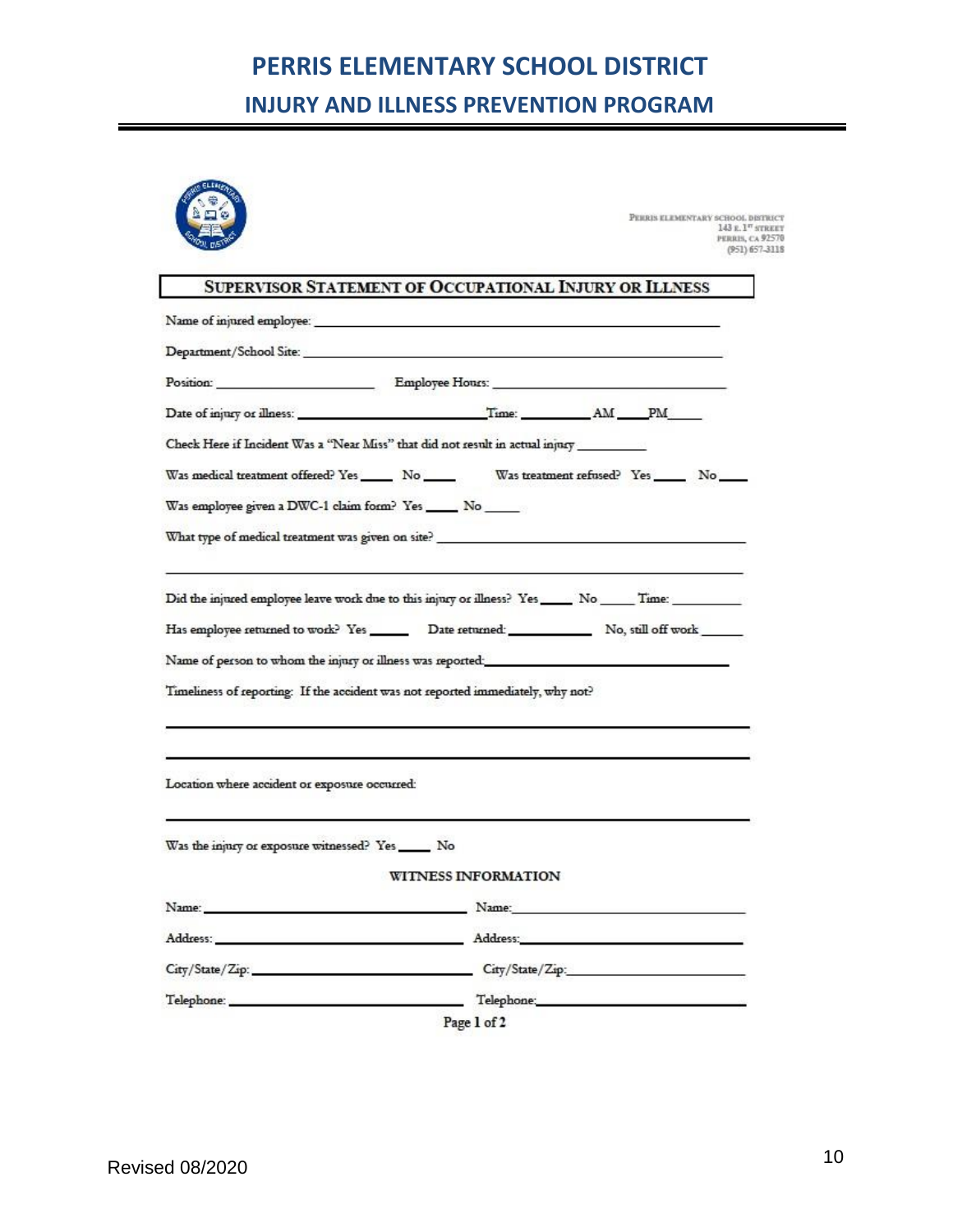|                                                         |                                                                     |                                                                          | PERRIS ELEMENTARY SCHOOL DISTRICT<br>$143$ E. $1^m$ STREET<br>PERRIS, CA 92570<br>(951) 657-3118 |
|---------------------------------------------------------|---------------------------------------------------------------------|--------------------------------------------------------------------------|--------------------------------------------------------------------------------------------------|
|                                                         |                                                                     | Body part injured (check all that apply and indicate left and/or right): |                                                                                                  |
| Head _______ Upper back                                 |                                                                     | Finger (which?)<br>Ankle                                                 |                                                                                                  |
| Face Lower back                                         |                                                                     | Foot<br>Upper leg                                                        |                                                                                                  |
| Eve                                                     | Arm                                                                 | _ Lower leg                                                              | Toe (which?)                                                                                     |
| Neck                                                    | Wrist                                                               | Knee                                                                     | Other                                                                                            |
| Nature of injury or illness:                            |                                                                     |                                                                          |                                                                                                  |
| Scrape                                                  | Buan                                                                |                                                                          |                                                                                                  |
| $\frac{\ }{2}$ Cut                                      |                                                                     | Burn Fracture<br>Sprain/strain ____ Skin problem                         | Cold-related problem<br>Loss of consciousness                                                    |
| Puncture                                                |                                                                     | Foreign body _______ Chemical-related problem                            | Respiratory                                                                                      |
| Bruise                                                  |                                                                     | Poisoning Heat-related problem Other                                     |                                                                                                  |
|                                                         |                                                                     |                                                                          |                                                                                                  |
|                                                         | Person, object or substance that directly injured employee:         |                                                                          |                                                                                                  |
| Haste/unsafe speed                                      | Check any of the following unsafe actions which you feel may apply. | Improper procedure                                                       | Unsafe lifting                                                                                   |
| Not authorized                                          |                                                                     | Unsafe equipment usage<br>Defective equipment/tools                      | Unsafe position<br>Running/jumping                                                               |
|                                                         | Lack of knowledge/skill/training                                    | Inattention                                                              | Poor Housekeeping                                                                                |
|                                                         | Failure to use proper equipment                                     | Assault                                                                  | Act of other                                                                                     |
|                                                         |                                                                     | Horseplay                                                                | Physical handicap                                                                                |
| Carelessness                                            |                                                                     | Alcohol/drugs                                                            | Other                                                                                            |
| Disregard of instructions<br>Inadequate protective gear | I know the injury occurred on duty.                                 | I have no specific knowledge that the injury<br>occurred on duty         |                                                                                                  |
|                                                         |                                                                     |                                                                          |                                                                                                  |
|                                                         |                                                                     | What steps have been taken or recommended to prevent a recurrence?       |                                                                                                  |
|                                                         |                                                                     |                                                                          |                                                                                                  |
|                                                         |                                                                     |                                                                          |                                                                                                  |
| Comments:                                               |                                                                     |                                                                          |                                                                                                  |

Page 2 of 2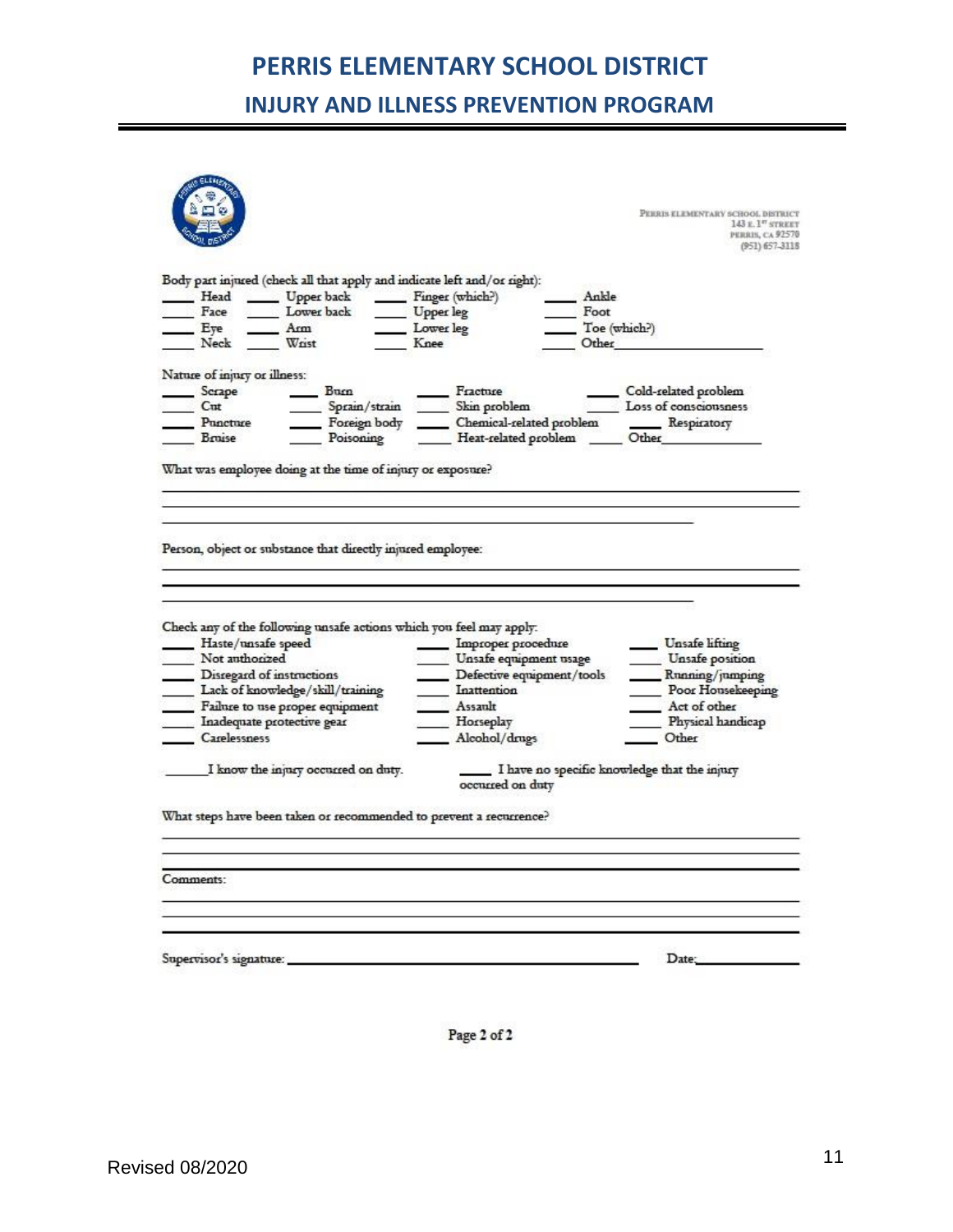**INJURY AND ILLNESS PREVENTION PROGRAM**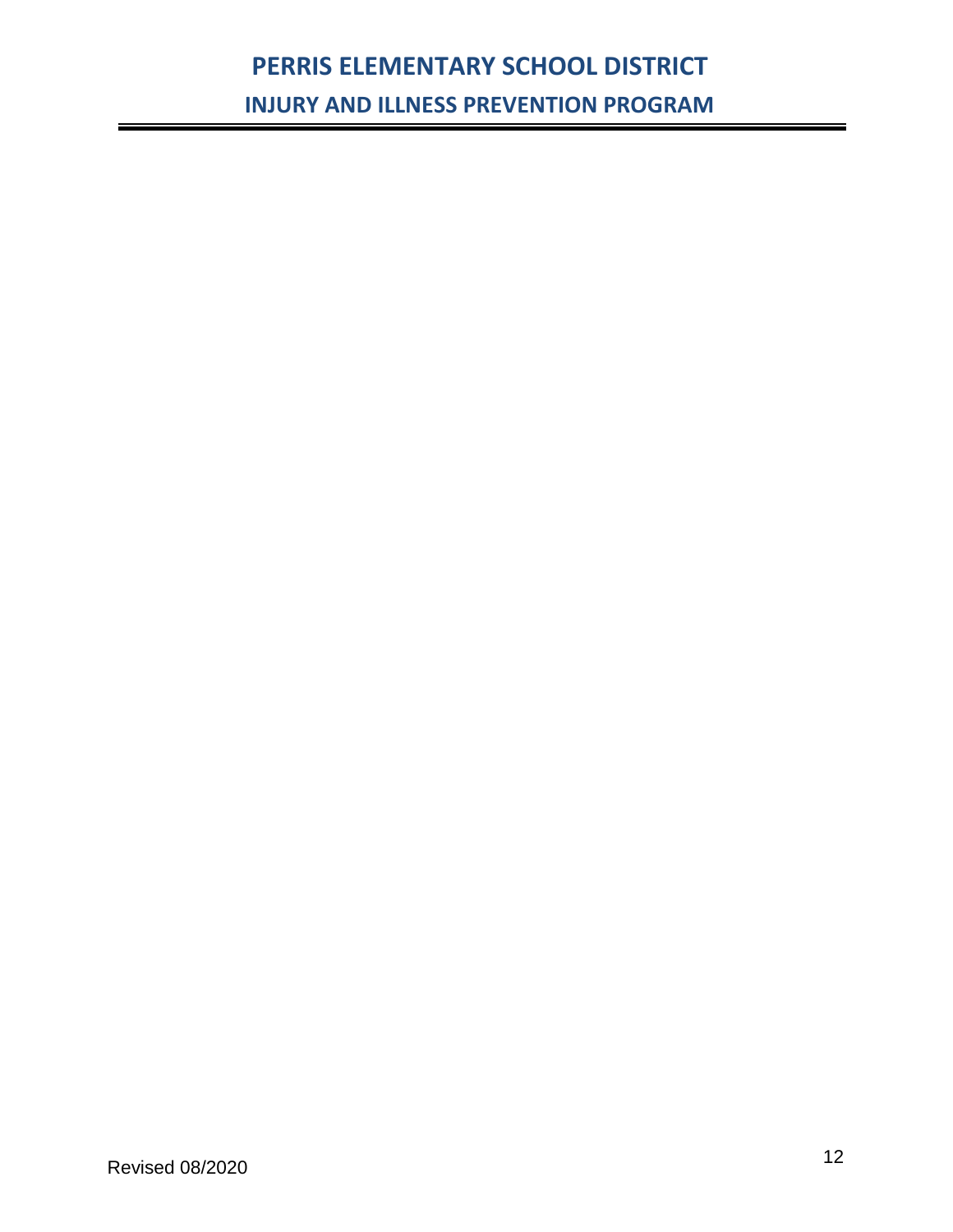Employee: **Regular Position:** Date of Injury:

**143 East First Street** Perris, CA 92570  $(951) 657 - 3118$ 



#### **Return to Work Authorization**

Perris Elementary School District has developed a temporary modified/alternative duty assignment program to benefit employees and the district. As a valuable member of PESD, we are pleased that your treating physician has approved you for temporary modified duty. You may be assigned to a temporary position that is within the medical abilities and limitations outlined by your treating physician, or be instructed to modify your current position.

Regular attendance is important while in transitional duty. If you are sick or unable to report to work, please contact your supervisor immediately. Sick leave will be charged unless you provide our office with a doctor's off work notice indicating your illness was industrial related.

This is a temporary assignment that is subject to change. If at any time you feel you are unable to perform the temporary assignment, or if you feel the physical requirements of the position exceeds limitations placed by your physician, please notify your Supervisor/Risk Management immediately. Once released by the doctor to return to regular duties with no restrictions, report to Risk Management to be cleared to return to your regular position.

If you feel you need to go back to the doctor's office prior to any follow up appointments, contact Risk Management and let them know. Sending yourself home, without notice to the district, will result in personal time being charged for the time off of work. You will continue to receive your regular pay provided you work your assigned number of hours on this modified assignment. Failure to work the assignment will result in being in an unpaid status. No overtime work or extra duty is authorized while you are on a Modified/Alternative return-to-work assignment.

It is recommended to schedule medical appointments before or after your regular work hours. Any full or partial day missed from work due to this injury will be counted as one day of the Ed Code 44984 benefit. If you have been off work for more than 60 days, please note that your full pay benefit has been exhausted and any missed time for appointments, physical therapy etc., will be charged against your sick time.

The following restrictions per your primary treating physician are being accommodated in a temporary/alternative duty assignment (Date) at (Location). Duties assigned may include (duties) but will remain within the following restrictions:

#### (Restrictions)

Please also note that the above physical restrictions given by your treating physician also apply at home and after hours, to allow the most complete recovery possible. This assignment is effective until your next follow-up doctor's appointment. At that time, please bring your updated status report to Risk Management so your restrictions, if any, can be reviewed and discussed.

I have read and understand the above:

Employee Signature

Date

Risk Management Signature

Modified Assignment Supervisor Signature

Date

Date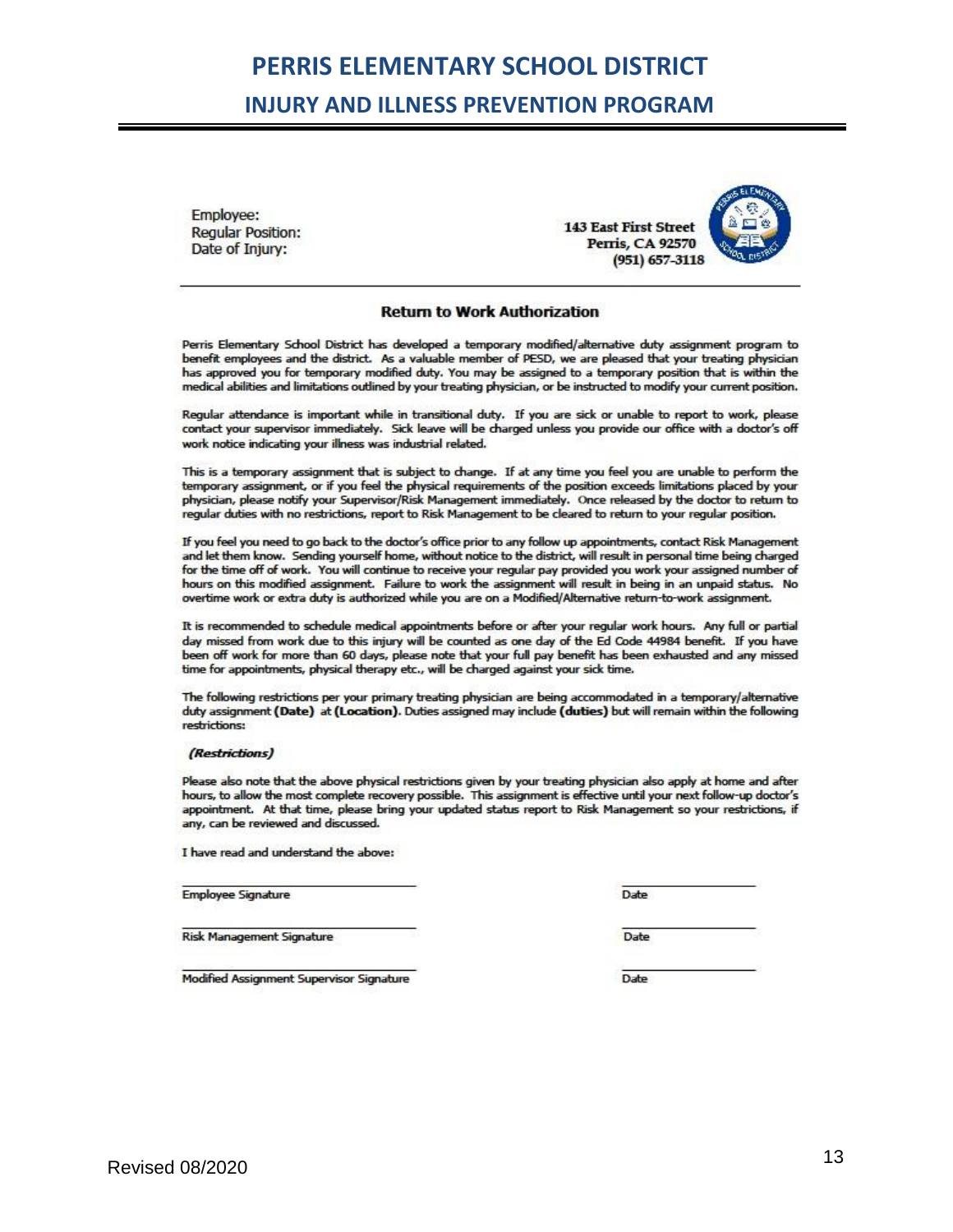**INJURY AND ILLNESS PREVENTION PROGRAM**

| PERRIS ELEMENTARY SCHOOL DISTRICT                       |       |  |
|---------------------------------------------------------|-------|--|
| <b>EMPLOYEE SAFETY RECOMMENDATION FORM</b>              |       |  |
|                                                         |       |  |
|                                                         |       |  |
| LOCATION:                                               | DEPT: |  |
| SUPERVISOR:                                             | DATE: |  |
| <b>IDENTIFICATION OF SAFETY OR HEALTH HAZARD</b>        |       |  |
|                                                         |       |  |
|                                                         |       |  |
|                                                         |       |  |
|                                                         |       |  |
|                                                         |       |  |
| SUGGESTION FOR ABATEMENT OF THE SAFETY OR HEALTH HAZARD |       |  |
|                                                         |       |  |
|                                                         |       |  |
|                                                         |       |  |
|                                                         |       |  |